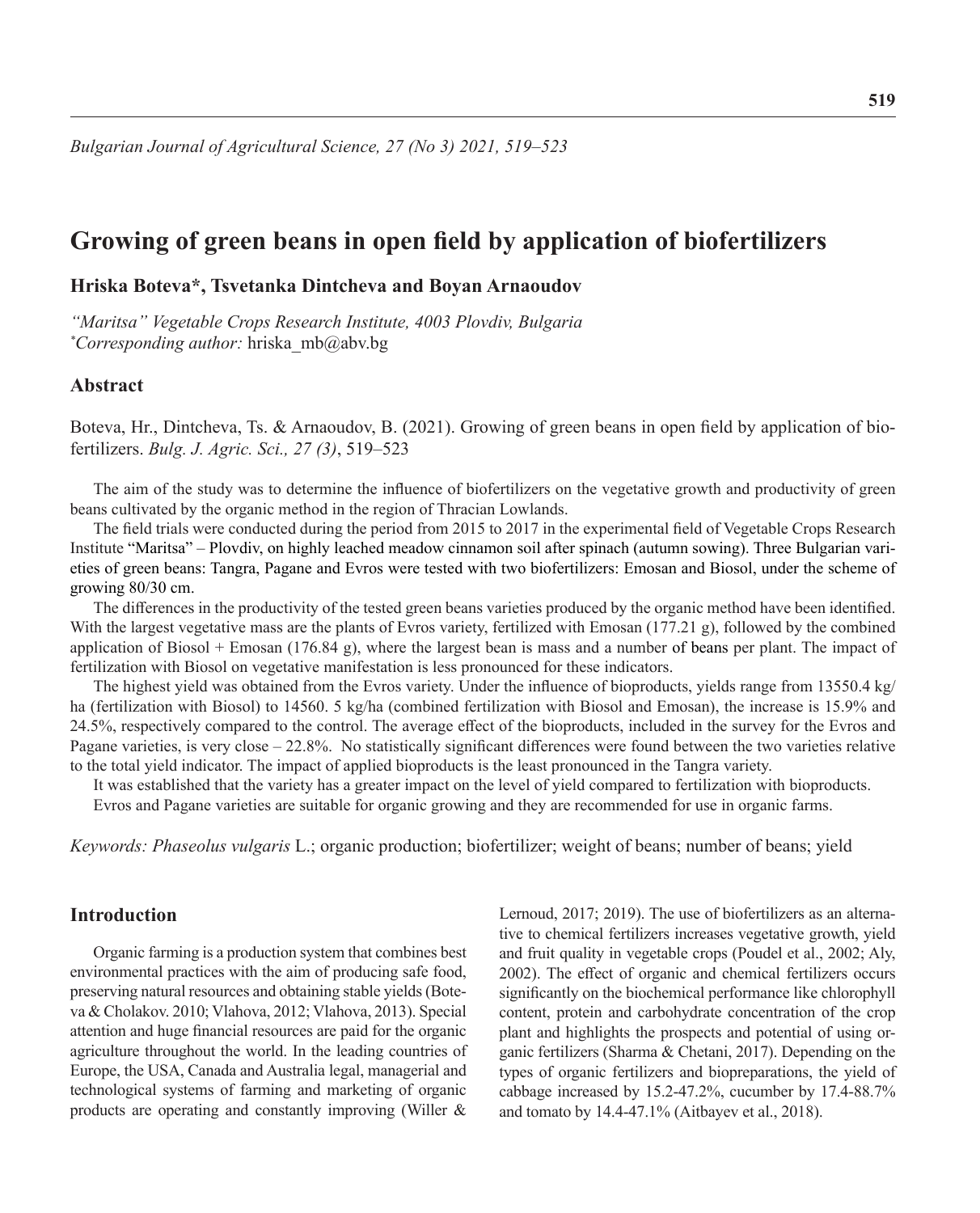Trade in organic products is topical and one of the most dynamically developing sectors in the EU economy (Yordanova, 2003). Breeding programs are directed to development of hybrid varieties that are more resistant and suitable for organic production (Antonova, 2012; Nacheva et al., 2013; Todorova, 2013).

With the development of organic production, the importance of bean crops is growing up. In Bulgaria, beans are a traditional food for the population and the conditions for growing are favourable in more part of the country. The short vegetation period and production of organic N from the bacteria found in plant roots, defines green beans as economically important vegetable crops used as cover crops and green fertilizers (Nakhone & Tabatabai, 2008). Bean a very good pre-culture in vegetable production (Panayotov, 2000), suitable for incorporation in a system of organic production which enriches the soil with nitrogen, releasing vegetative masses in quantities equal to fertilizing with 30 t/ha.

The yields in organic farming of green beans are lower but the quality of the output is higher (Abubaker et al., 2007). At the same time, green beans improve the nutritional status of the soil. Growing green beans by the organic method is promising. The information in our country on growing green beans by the organic method is not enough (Cholakov et al., 2015).

# **Material and Methods**

The experiment was carried out during the period from 2015 to 2017 year in the field of the Maritsa Vegetable Crops Research Institute – Plovdiv, on a strongly leached cinnamon soil. Three Bulgarian green beans varieties (Evros, Pagane and Tangra) and two biofertilizers (Emosan and Biosol, alone or in combination) were tested. The sowing was made in the period from  $4<sup>-th</sup>$  to  $6<sup>-th</sup>$  of June after a predecessor crop spinach (autumn sowing). The spinach was grown in accordance with the principles of organic production.

Plant protection practices were taken for prevention or with curative intent, with bio insecticides and bio fungicides, certified for use in organic production. Mechanized and manual processes were applied against weeds. The harvests were carried out periodically in the technological maturity of beans.

### **Characteristic of bioproducts used in this experiment**

*Biosol* (Sandoz GmbH) – A by-product of the production of penicillin, containing fumigant biomass (micelle). Contains: Dry matter – 95.60%; CaO -0.21%; Organic substance  $-$  90.70%; MgO -0.05%; pH (CaCl<sub>2</sub>) – 3.0; Cl – 0.04%; S  $-1.80\%$ ; C: N = 5:1; B – 7.1 mg/kg; N (total) – 6-8%; Zn –

6.0 mg/kg; Phosphates ( $P_2O_5$ ) – 0.5-1.5%; Fe – 10.1 mg/kg; Potassium  $(K_2O) - 0.5$ -1. 5. Product is certified for organic production.

Еmosan **–** HemoZymNK (Arkobaleno, Italy) – Organic nitrogen fertilizer with long lasting effects on soil and plants. Contains total nitrogen  $(N) - 5\%$ ; organic nitrogen  $(N) - 5\%$ ; organic carbon (C) – 14%; protein – 34 p/p; humidity – 65  $p/p$ ; K – 0.4  $p/p$ ; P – 0.06  $p/p$ , etc.; pH -7.0 – 10.0. Product is certified for organic production.

In order to determine the effect of applied organic products on green beans yield formation, the following treatments were included in this study:

#### *Variants*

1. Control – no fertilization;

2. Fertilizing with Biosol -1000 kg/ha, applied once, in the time before sowing;

3. Fertilizing with Emosan – 200 L/ha, applied twice: in the time before sowing  $-150$  L/ha and in phase full blossoming of plants in dose 50 L/ha, by drip irrigation system;

4. Combined fertilization with Biosol – 800 kg/ha + Emosan – 100 L/ha.

The experiment was set by the method of the long parcels in 4 replicates, with a reporting area of  $4 \text{ m}^2$  and a scheme of sowing 80/30 cm.

Highly leached cinnamon soil has a heavy mechanical composition with mineral nitrogen content  $(NH_4 - N + NO_3)$  $(-N) - 2.01$  mg/100 g soil (determined by distillation); 18.2 mg  $P_2O_5$  and 17.5 mg  $K_2O$  per 100 g soil (determined by Egner River); soil response pH 6.8 in water (potentiometrically defined) with a humus content of 2.2% (by Thurin) (Tomov et al., 1999).

#### **Study Indicators:**

**1.** *Biometric Measurements*: Five plants were analyzed by replicates:

- Vegetative mass (leaves  $+$  stems) per plant (g);
- Weight and number of beans per plant (g);
- Weight of a bean  $(g)$ .
- Number of beans
- **2.** *Yield* Formed by standard beans of all harvests kg/ha.

**3.** *Statistical data processing* – The treatment of the results obtained includes a Two-factor dispersion analysis and a Duncan's Multiple Range Test (Duncan, 1955; Lakin, 1990) comparative analysis performed with SPSS 12 for Windows.

# **Results and Discussion**

The soil from the experimental field is well stocked with absorbed phosphorus and potassium. In terms of nitrogen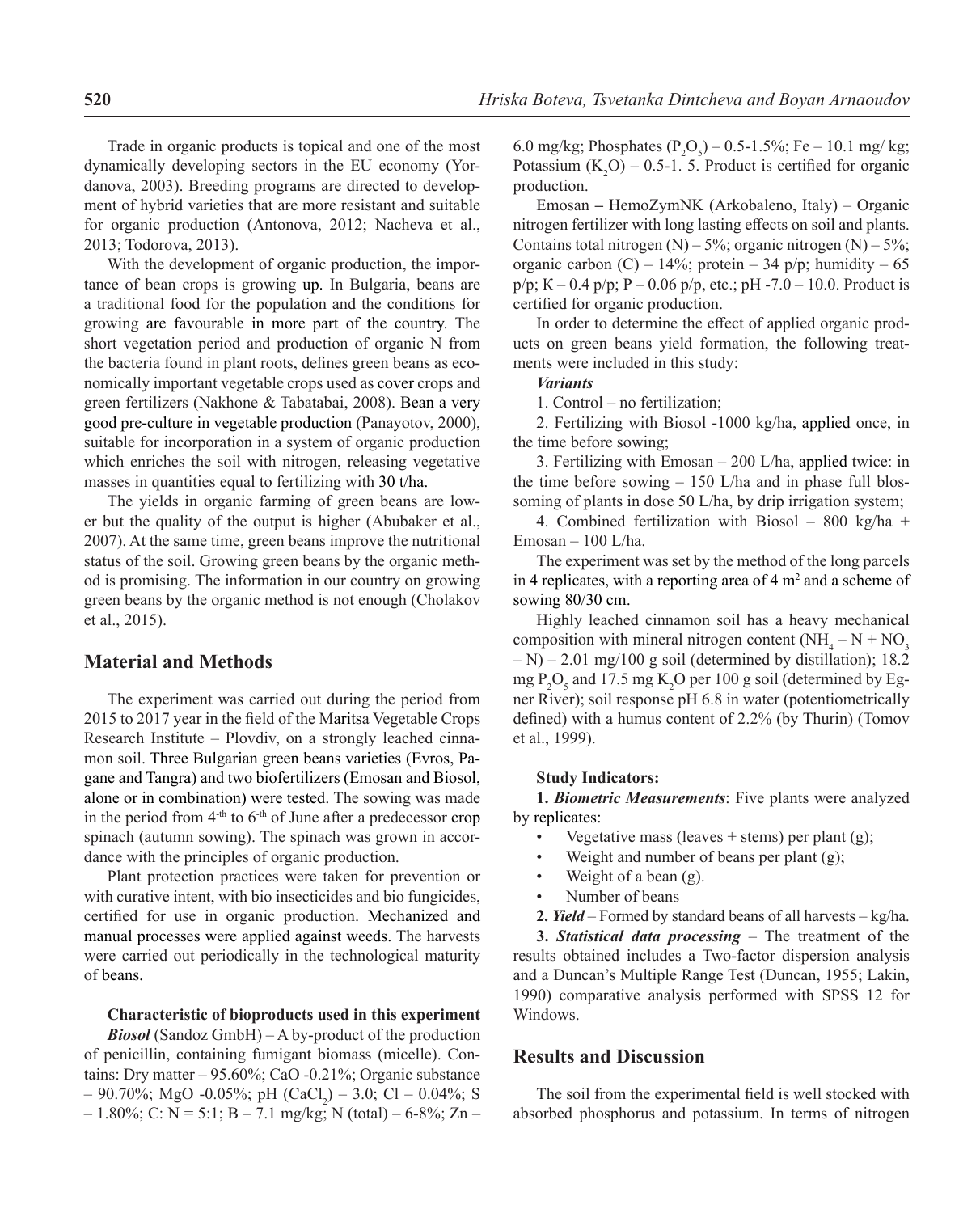| Soil depth, cm | T<br>pН | 100g<br>TZ.<br>mg/ | 100 <sub>g</sub><br>P C<br>mg/<br>$\sim$ .<br>$\overline{\phantom{a}}$ | N <sub>O</sub><br>$-N$ .<br>. mg/kg | mg/kg<br>NH.<br>$^{\prime}$ -N. | Total N.<br>N, mg/kg |
|----------------|---------|--------------------|------------------------------------------------------------------------|-------------------------------------|---------------------------------|----------------------|
| $0 - 20$       | 5.88    | 27.86              | 39.30                                                                  | 10.63                               | 9.58                            | 20.21                |
| $20 - 40$      | 7.10    | 20.72<br>20.12     | 28.62                                                                  | 20.95                               | 3.16                            | 24.11                |

**Table 1. Agrochemical soil parameters average over the study period**

content, it is poorly stored. The soil reaction is neutral to slightly alkaline, suitable for growing beans (Table 1).

The influence of the used two biofertilizers on the vegetative mass of the plants is more pronounced in fertilizing with Emosan, followed by the combined application of Biosol and Emosan, the differences are small and statistically unproven (Figure 1). The results are one-way for all three varieties. With the largest vegetative mass аre the plants of Evros variety, fertilized with Emosan (177.21 g), followed by the combined application of Biosol + Emosan (176.84 g), where the largest bean mass (148.74 g and 109.72 g) and a number of beans per plant (35.75 and 26.92) (Figure 2). The impact of fertilization with Biosol on vegetative manifestations is less pronounced for these indicators.



a, b, c – Duncan's multiple range test ( $p < 0.05$ ) **Fig. 1. Effect of organic products on the vegetative mass** 

The results for the influence of the bioproducts on the vegetative mass (leaves + stems) are similar for the Pagane variety. With regard to the mass of the beans formed on a plant, fertilizing with Emosan significantly exceeds the other variants (Figure 1). The number of the beans in the Pagane variety



a,  $b -$ Duncan's multiple range test ( $p < 0.05$ ) **Fig. 2. Effects of bioproducts on productivity of plants**

ranges from 17.75 to 25.83. The largest number was obtained with fertilizer with the Emosan (25.83 pieces). The lowest results were obtained from the control plants (Figure 2).

The general tendency is also preserved in the Tangra variety, but the influence of the bioproducts is less pronounced. Of biometric measurements it can be seen that the differences between the variants fertilized with Emosan and combined administration of Emosan and Biosol are not great, as more significant are among the varieties.

The regressions show high coefficients of determination, which allows to predict the productivity of green beans under the influence of imported bio fertilizers depending on the vegetative mass formed (in  $0.64 - 0.70\%$  of cases) (Figure 3).



**Fig. 3. Dependence between the mass of vegetation and the mass of the beans**

The green bean yields of the tested varieties are highest for the Evros variety. Under the influence of bioproducts they range from 13550.4 to 14560.5 kg/ha, with an increase of 22.2% on average compared to the control. The yields obtained were the highest values for fertilizing with Emosan,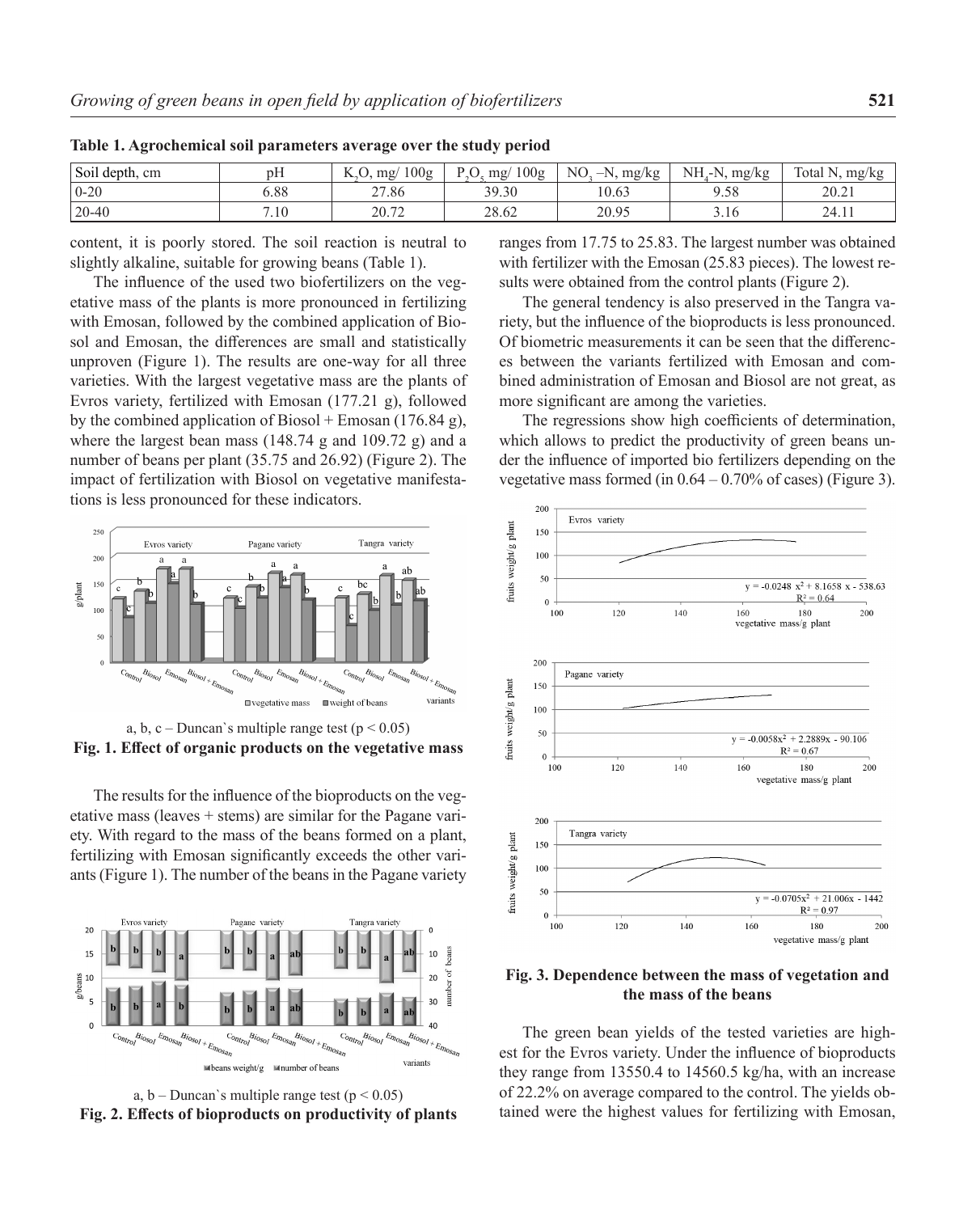followed by the combination of Biosol  $+$  Emosan, they increase by 24.5% and 20.3% respectively. The differences between the two variants are statistically unproven (Figure 4).



**Fig. 4. Effect of bioproducts on the yield**

The same trend of results was observed for Pagane variety. Under the influence of bio-products, yields range from 11803 kg/ha (fertilized with Biosol) to 12987 kg/ha (fertilized with Emosan), an increase of 11.6% and 22.9%, respectively in comparison with the control.

The influence of imported bioproducts is the least pronounced in the Tangra variety, where the lowest yields were reported, with an average effect of 13.7% respectively from the control.



**Fig. 5. Degree of influence of fertilization and variety on the yield**

The average effect of the bioproducts for the Evros and Pagane varieties, included in the survey is very close – 22.8%. The influence of imported bioproducts is the least pronounced in the Tangra variety, where the lowest yields were reported.

The results of the study show that the variety has a greater impact on the level of yield compared to fertilizing bioproducts (Figure 5).

The comparative analysis found no statistically significant differences between Evros and Pagane variety, relative to the total yield indicator. Values ranged from 9.2% for Biosol variants to 13.6% for plants treated with Biosol and Emosan (Table 2).

Comparing the yields, it was found that Evros variety was with higher productivity to Tangra variety by 22.8% in terms of total yield (Table 3). It was observed increase of yield from Evros variety in comparison with Tangra variety from  $24.5\%$  (Biosol + Emosan) to  $27.5\%$  (Emosan). The differences found are statistically substantiated, with the strongest evidence of Emosan treated variants (<0.001).

The results of the study show that the Еvros and the Pagane varieties are suitable for organic farming and are recommended for growing in organic farms.

# **Conclusions**

The differences in the productivity of the tested green beans varieties produced by the organic method have been identified.

The results are one-way for all three varieties. With the largest vegetative mass are the plants of Evros variety, fertilized with Emosan (177.21 g), followed by the combined application of Biosol + Emosan (176.84 g), where the largest bean mass  $(148.74 \text{ g and } 109.72 \text{ g})$  and a number of beans per plant  $(35.75 \text{ g})$ and 26.92). The impact of fertilization with Biosol on vegetative manifestation is less pronounced for these indicators.

**Table 2. Effect of bioproducts on the yield of Evros and Pagane depending on the variety, kg/ha**

| Variants          | Evros variety | Pagane variety | Difference | Std. Deviation | Std. Error Mean | $\frac{0}{0}$ | Sig. |
|-------------------|---------------|----------------|------------|----------------|-----------------|---------------|------|
| Control           | 1698          | 10239          | 1459       | 125.9          | 72.7            | 12.5          | n.s. |
| <b>Biosol</b>     | 3004          | 11803          | 1201       | 140.1          | 80.9            | 9.2           | n.s. |
| Emosan            | 4565          | 12987          | 1578       | 157.8          | 91.1            | 10.8          | n.s. |
| $Biosol + Emosan$ | 14172         | 2238           | 1934       | 193.4          |                 | 13.6          | n.s. |

**Table 3. Effect of bioproducts on the yield of Evros and Tangra depending on the variety, kg/ha**

| Variants          | Evros variety | Tangra variety | Difference | Std. Deviation | Std. Error Mean | $\%$ | Sig.     |
|-------------------|---------------|----------------|------------|----------------|-----------------|------|----------|
| Control           | 1698          | 9035           | 2663       | 96.3           | 55.6            | 22.8 |          |
| <b>Biosol</b>     | 3004          | 9553           | 3451       | 85.1           | 49.1            | 26.5 |          |
| Emosan            | 14565         | 10555          | 4010       | 11.0           | 6.4             | 27.5 | $^{+++}$ |
| $Biosol + Emosan$ | 14172         | 10704          | 3468       | 99.8           | 57.6            | 24.5 |          |